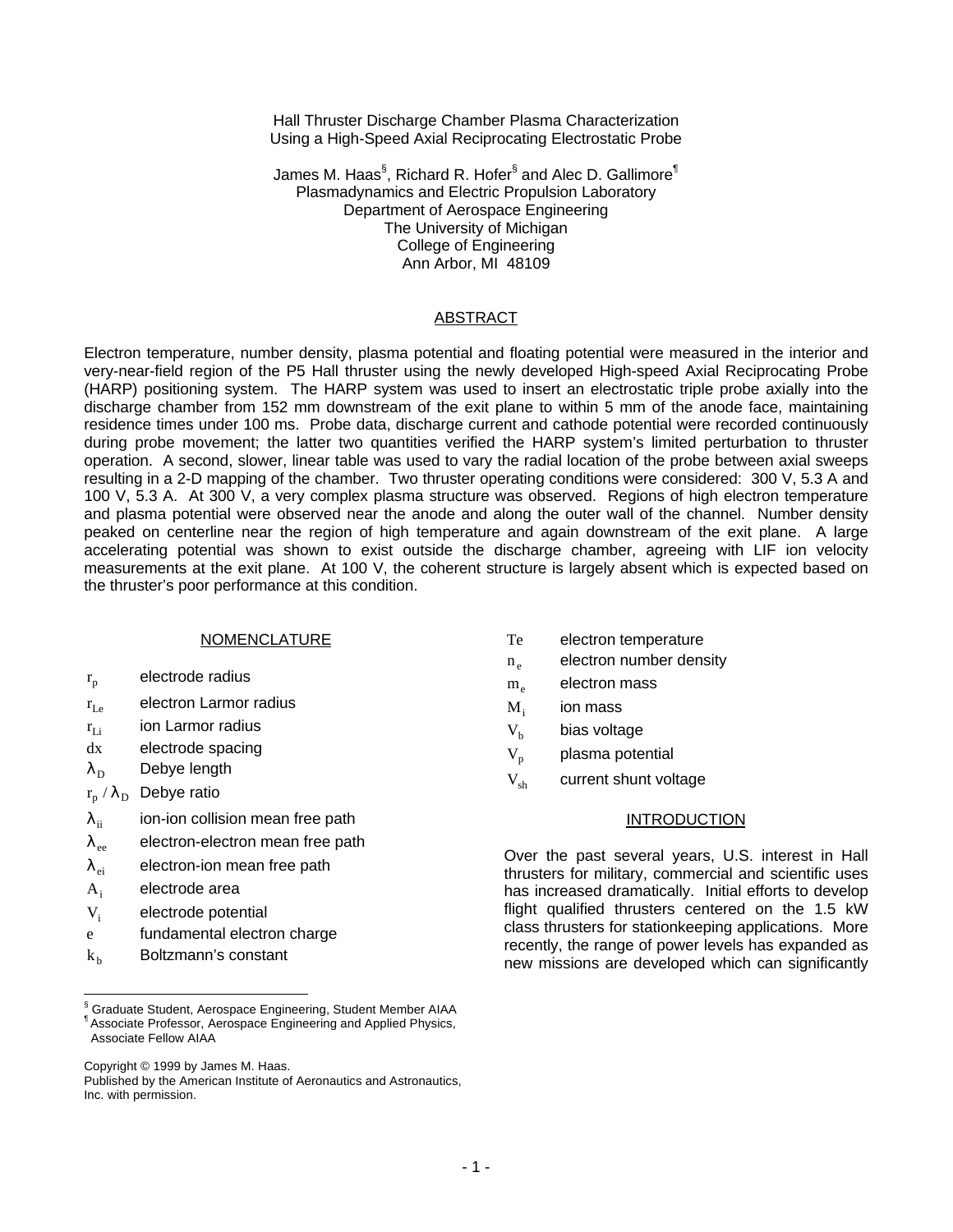benefit from the unique performance characteristics of Hall thrusters. Of particular interest to both industry and the government are Hall thrusters of the 5 kW range for orbit transfer missions. This interest and the need for a dedicated laboratory model thruster for diagnostics drove the development of the University of Michigan - Air Force Research Lab P5, 5 kW Hall thruster.

The University of Michigan's Plasmadynamics and Electric Propulsion Laboratory (PEPL) has developed a wide range of diagnostics providing a wealth of information on the plasma characteristics of Hall thruster plumes.<sup>1-4</sup> However, these diagnostics are limited to the region downstream of the thruster discharge chamber. They therefore do not provide any direct information on plasma parameters or ionization and acceleration mechanisms inside the thruster. This information is necessary if a better understanding of Hall thruster physics is to be obtained. This will allow for performance improvements and serve as a reference for validating numerical models.

An electrostatic triple probe was chosen to map the plasma parameters in the discharge chamber of the P5. Electrostatic probes are one of the simplest and most commonly used plasma diagnostic tools and are unique in the information they are capable of providing. They have found widespread use in the electric propulsion field $5-9$  as well as nuclear fusion<sup>1</sup> and atmospheric and space sciences.<sup>11</sup> Electrostatic probes have been used successfully to measure electron temperature, number density, floating potential, and plasma potential in the plume of Hall thrusters downstream of the exit plane where particle densities and temperatures are relatively low.<sup>12</sup> However, upstream of the exit plane, the power density increases significantly, creating difficulties in taking measurements. Probe lifetime becomes severely limited in the discharge chamber environment and the probe's effect on the parameters it is attempting to measure becomes an issue. On time scales much less than that of probe lifetimes, the flux of high-energy particles in electric propulsion devices will sputter and/or heat the probe material causing it to ablate. Local plasma characteristics are then affected through emission of relatively cold probe material. These local variations propagate through the plasma, perturbing thruster operation.

The HARP system is designed specifically to address these concerns. The role of the HARP system is to enable electrostatic probe measurements within the Hall thruster discharge

chamber with minimum perturbation to the surrounding plasma. Any probe of finite dimension must perturb the plasma to some extent to make measurements. However, keeping the residence time of the probe inside the chamber short can minimize the effects due to material ablation/sputtering. Probe heating due to the highenergy particle flux inside a Hall thruster has been estimated in previous work $^{13}$  for a cylindrical probe composed of tungsten with an alumina insulator. Including enhanced heating due to the Hall current, an ablation time on the order of 100 ms was predicted. Experimental results showing ablation times under 0.5 s tend to support these predictions. Using the thermal model ablation time prediction as a guideline, a high speed reciprocating probe positioning system was assembled with the ability to insert and remove electrostatic probes from the Hall thruster discharge chamber on time scales under 100 ms. This is still orders of magnitude greater than the response time of the probe which is on the order of the ion plasma frequency.<sup>9</sup> Such short residence times will assure probe survivability and limit perturbations to the local plasma and thruster operational parameters. This paper presents the initial findings of an experimental effort to map the plasma properties in the discharge chamber.

## EXPERIMENTAL SET-UP

The purpose of this experiment was to characterize the plasma parameters in the very-near-field region and inside the discharge chamber of a Hall thruster, while avoiding significant perturbation to the thruster. Two operating conditions were considered. The first was at 100 V and 5.3 A, right on the I-V characteristic "knee", $12$  corresponding to a condition of poor performance. The second was at 300 V and 5.3 A, in the ionization saturation region of the current-voltage characteristic. Comparison of the plasma structure at these two conditions yielded information on the acceleration and ionization mechanism of the thruster.

# Vacuum Chamber

All experiments were conducted in the University of Michigan's 6 m diameter by 9 m long Large Vacuum Test Facility (LVTF). The pumping system consists of four CVI model TM-1200 Re-Entrant Cryopumps providing a measured xenon pumping speed of 140,000 l/s and an ultimate base pressure of  $2x10^{-7}$ Torr. The operating pressure was  $5.5x10^{-6}$  Torr when corrected for Xenon. The facilities have been described in detail in a previous work.<sup>12</sup>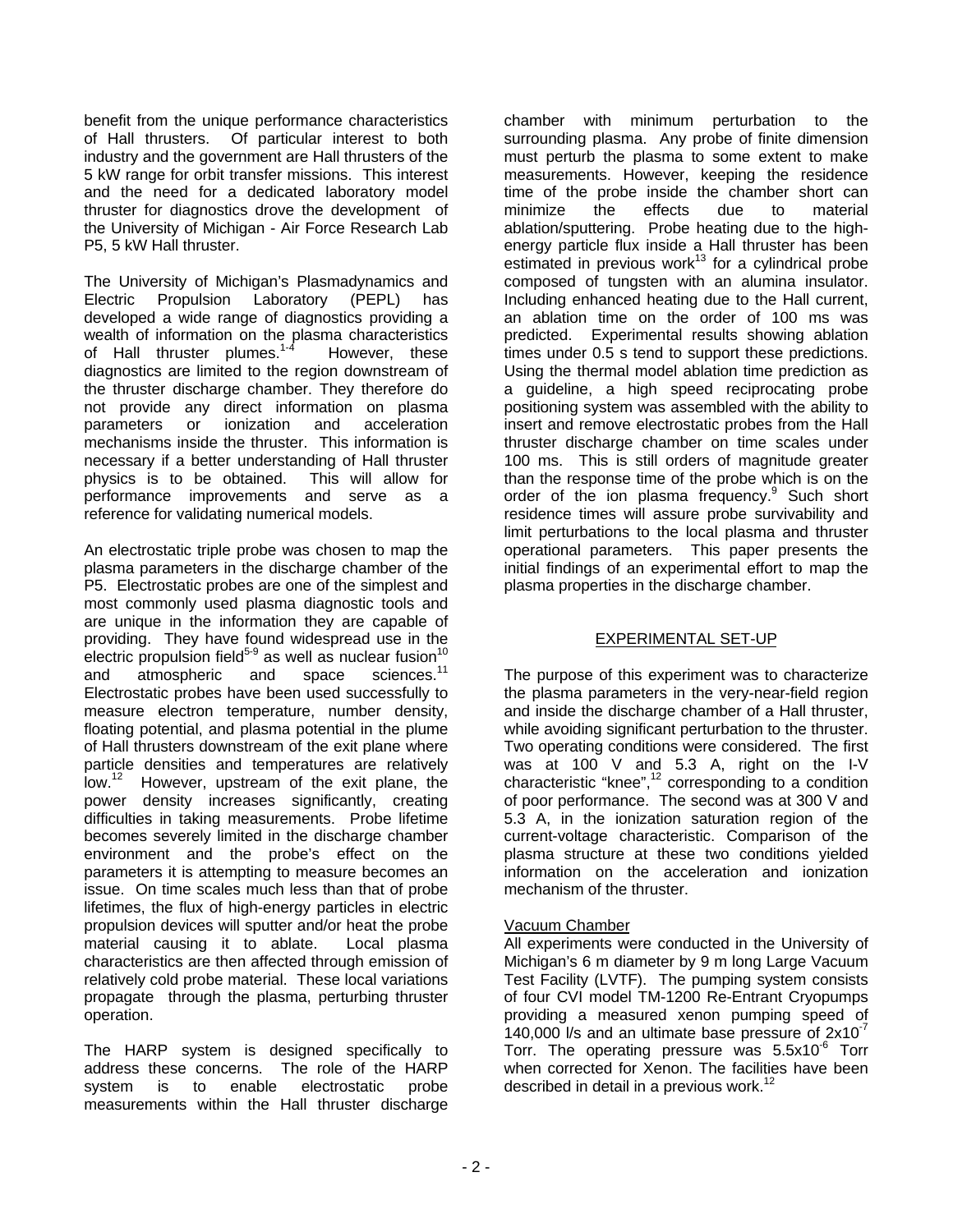### **Thruster**

The thruster used was the University of Michigan – Air Force Research Lab P5 5 kW laboratory model Hall thruster. This thruster was developed specifically for improved diagnostic access. Compared to a 1.35 kW thruster, the larger discharge chamber of the P5 provides better spatial access for electrostatic probes as well as a lower power density that reduces the heat flux to the probe. The thruster has been thoroughly characterized and its performance closely matches that of commercially available 5 kW thrusters. Thrust, specific impulse, efficiency, and plasma parameter profiles in the plume are presented in a previous work.<sup>12</sup> To date, the P5 has accrued over two hundred hours of stable run time and continues to operate exceptionally well. The hollow cathode used, provided by the Moscow Aviation Institute (MAI), employs a small disk of lanthanum hexaboride as a thermionic emitter.

### Positioning System

The HARP system is a linear motor assembly providing direct linear motion at very high speed and acceleration. It consists of a linear, "U"-shaped magnet track and a "T"-shaped coil moving on a set of linear tracks. There is no leadscrew to limit acceleration and speed as in traditional tables. The only contact between moving parts is through the guide rails, providing very little resistance. A linear encoder built into the magnet track provides position feedback for motion control. The table was covered by a stainless steel shroud to protect it from direct impact of ions while measurements were made. This prevented the motor from being excessively heated, which would have lead to performance degradation.

## Triple Probe

A schematic of the triple probe chosen for this experiment is shown in Figure 1.





The probe consisted of three planar, tungsten electrodes insulated from each other and the plasma by a length of alumina tubing. Each electrode was 0.38 mm in diameter and the probe was configured such that the normal of the electrode surface was directed radially inward when positioned inside the thruster. Planar probes were chosen because of the limited area comprising the discharge chamber. Their small size offered much greater spatial resolution and ease of construction when compared to cylindrical probes. Electrode size was chosen based on the expected electron temperature and number density such that standard planar probe theory applied. $21$  These assumptions are summarized below.

1. Unmagnetized ions

$$
r_{Li} \gg r_p \tag{1}
$$

2. Thin sheath

$$
\lambda_{\rm D} < r_{\rm p} \tag{2}
$$

3. Collisionless plasma

$$
\lambda_{ii} \approx \lambda_{ee} \approx \lambda_{ei} \gg r_p \tag{3}
$$

4. Probe spacing avoids electrode interaction

$$
dx > \lambda_D \tag{4}
$$

5. Unmagnetized electrons

$$
r_{Le} < r_p \tag{5}
$$

Inside the discharge chamber, magnetic fields are large enough that electrons are magnetized and assumption 5 is violated in the strictest sense. The orbital motion of the electrons inside the sheath must then be taken into account when determining the current collected by the probe. In this experiment, however, the effect of magnetized electrons on current collection was determined to be negligible since the probe was constructed such that the normal to the surface of each electrode was oriented parallel to the magnetic field lines. Parallel to the field lines, electron motion is not constrained by the magnetic fields and is a function only of their random thermal energy and any electric fields present. A probe orientation parallel to the magnetic field lines minimizes the effect of the electron orbital motion. This orientation also eliminates problems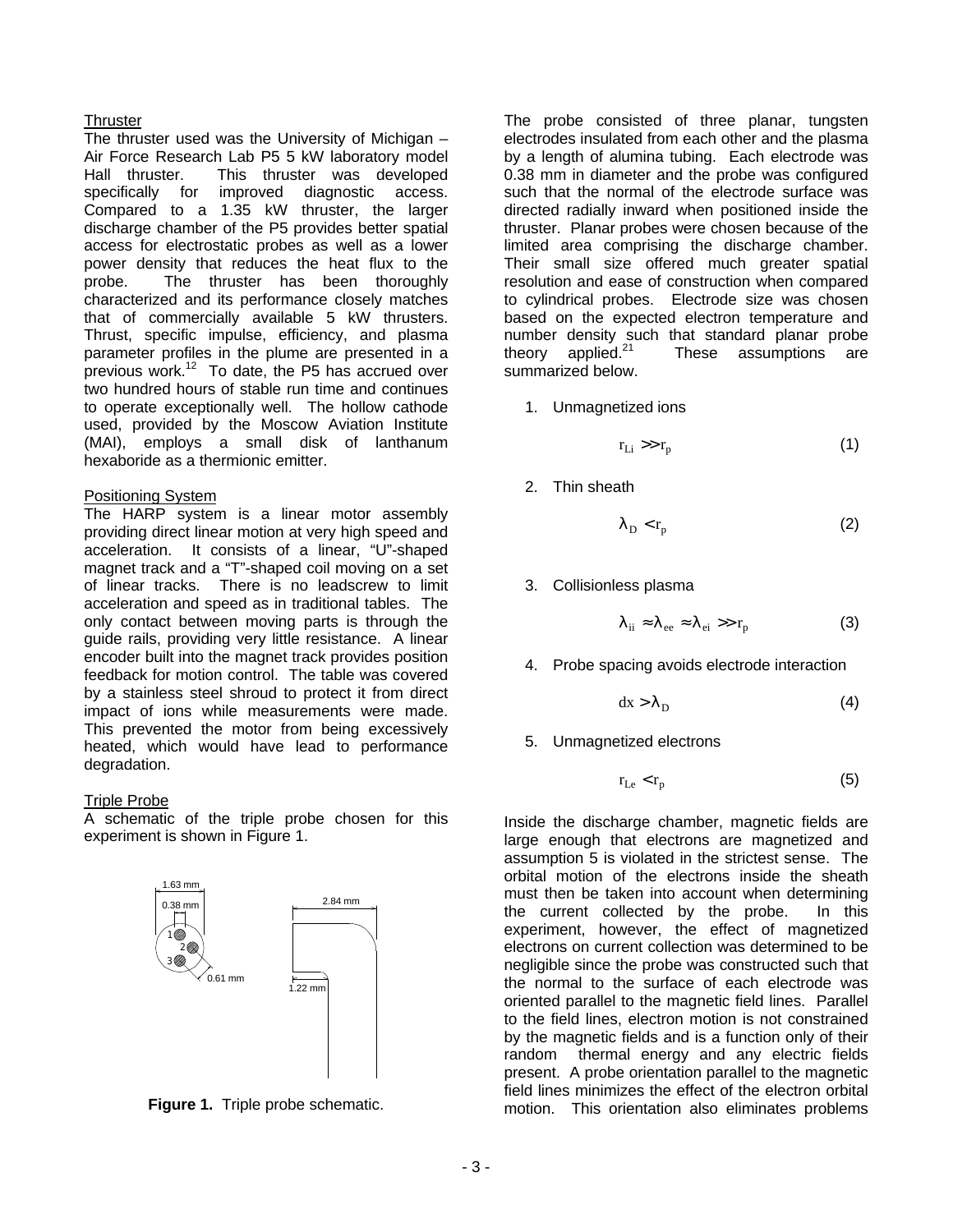arising from the presence of a flowing stream of ions. There is no directed flux toward the electrode surface nor does a wake region exist which might reduce the effective collection area.<sup>6</sup> This allows the Bohm approximation for ion current collection to be used.

The equation for the total current to each planar electrode is the same as for the case of a cylindrical probe. Thus the triple probe theory of Chen and  $Sekiquchi<sup>14</sup>$ , is used to determine electron temperature, number density and plasma potential by Equations 6-8:

$$
\frac{1}{2} = \frac{1 - \frac{A_3}{A_1} \exp\left(-\frac{e|V_2 - V_1|}{k_b T_e}\right)}{1 - \exp\left(-\frac{e|V_3 - V_1|}{k_b T_e}\right)}
$$
(6)

$$
n_e = \frac{\exp\left(\frac{1}{2}\right)\frac{I_3}{A_3}}{e\left(\frac{k_b T_e}{M_i}\right)^{\frac{1}{2}} \left(1 - \exp\left(-\frac{e|V_3 - V_2|}{k_b T_e}\right)\right)}
$$
(7)  

$$
V_p = V_2 + \left(\frac{k_b T_e}{e}\right) \ln\left[\left(\frac{2\pi m_e}{M_i}\right)^{\frac{1}{2}} \exp\left(-\frac{1}{2}\right)\right]
$$
(8)

In Equations 6-8,  $V_2$  floats and  $V_1$  and  $V_3$  are biased above and below  $V_2$ , respectively. A schematic of the circuit is shown in Figure 2.



**Figure 2.** Triple probe circuit.

Large potentials inside the discharge chamber created significant difficulties in making measurements. The entire probe circuit floated to potentials of several hundred volts. A circuit was constructed based around the AD210 isolation amplifier. These amplifiers were capable of handling several thousand volts of common mode voltage and provided input impedances of  $1x10^{14}$  Ω. The output of the isolation amplifiers connected to a LabView data acquisition system for data recording and storage.

Figure 3 shows the orientation of the probe and indicates the plane inside the thruster where plasma parameters were measured. The anode face is 5.1 mm upstream of the beginning of the mapped area and the exit plane is 33 mm downstream. The mapped area starts 1.3 mm from the inner wall and ends 3.8 mm from the outer wall. The cathode plane is located 50 mm downstream of the exit plane.



**Figure 3.** Mapped area inside and outside discharge chamber.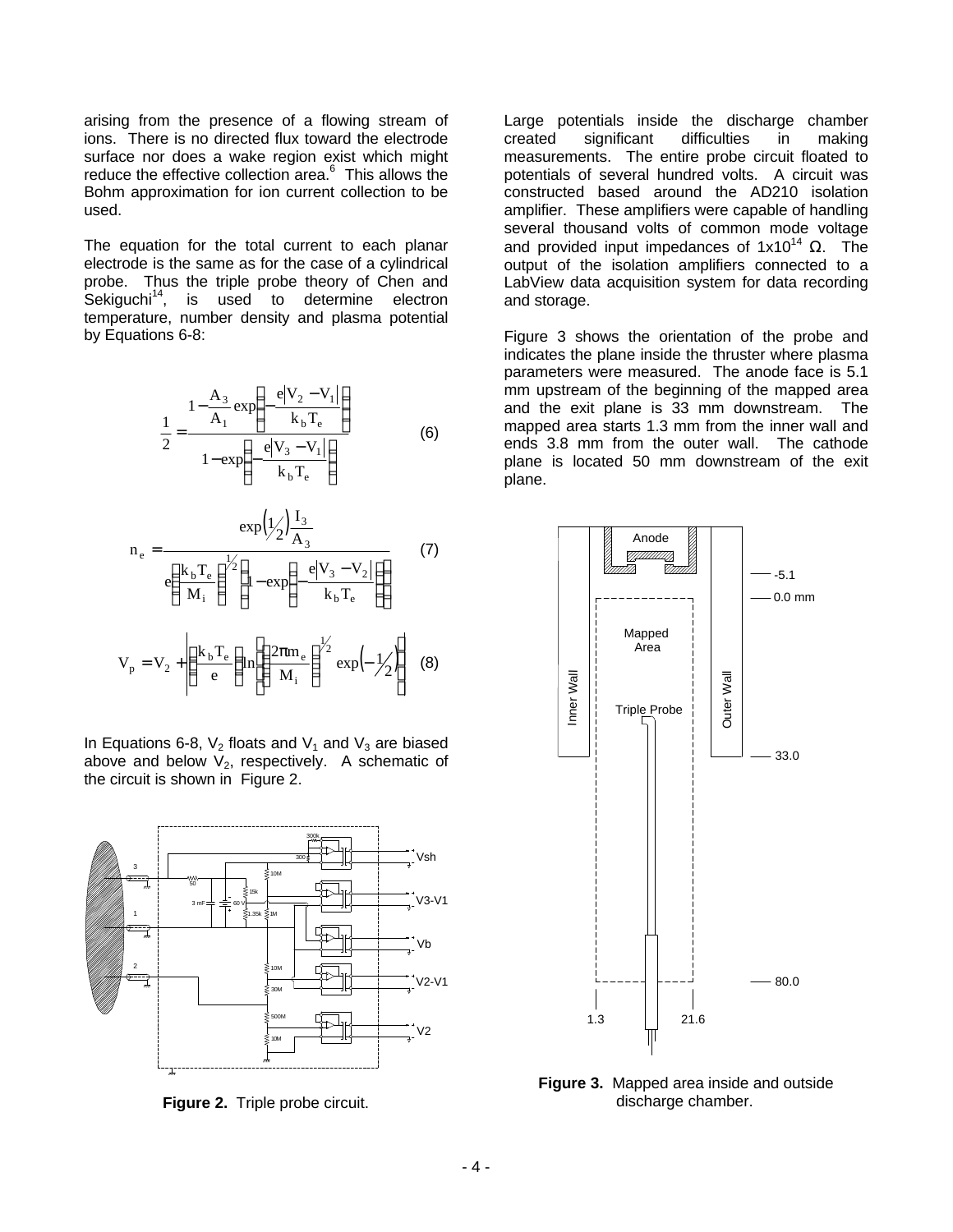In order to minimize probe heating as much as possible, the probe home position was set 152 mm downstream of the exit plane. This location is the starting point for all axial sweeps. Data were recorded over the entire 185 mm sweep but only the first 80 mm of the data are presented to this study.

For the 100 V case, the criteria outlined above were met throughout the mapped region. At 300 V, however, extremely large temperatures and low densities resulted in criteria 2 and 4 approaching their limits throughout nearly the entire discharge chamber. Therefore, using theory outlined here, the accuracy of the 300 V data is diminished compared with the 100 V case. In this case, the data still provide a great deal of qualitative information about the plasma structure.

#### EXPERIMENTAL RESULTS

The initial phase of this experiment was the characterization of the HARP system's performance. Figure 4 shows a representative plot of position, velocity and acceleration versus time. From the plot, it can be determined that the total residence time inside the chamber is approximately 80 ms. This time varied slightly from stroke to stroke but always remained under 100 ms.



**Figure 4.** HARP system performance. Horizontal line on position plot indicates exit plane location.

The next phase of the investigation involved testing the extent of the probe's perturbation on thruster operation. Measurements were taken at the 300 V condition assuming probe ablation would be more pronounced than in the 100 V case. Previous tests<sup>13</sup> on an SPT-70 very clearly showed the significant perturbation an ablating probe has on various thruster parameters. Figure 5 illustrates the extent of this perturbation. The LVDT signal is a direct measure of the thrust while the PMT measures the photoemission from the ablating tungsten and alumina probe. Discharge current and cathode potential are also included.



**Figure 5. SPT-70 thruster parameter perturbation** from a previous study. $13$ 

The data acquisition system used for the current investigation was limited to eight input channels, five of which were dedicated to the triple probe. Position feedback from the HARP system required one channel, leaving two free channels for thruster parameters. From the plots in Figure 5, probe ablation appeared to have the largest effect on discharge current and cathode floating potential. Therefore the remaining two data channels were used to monitor these parameters during all measurements.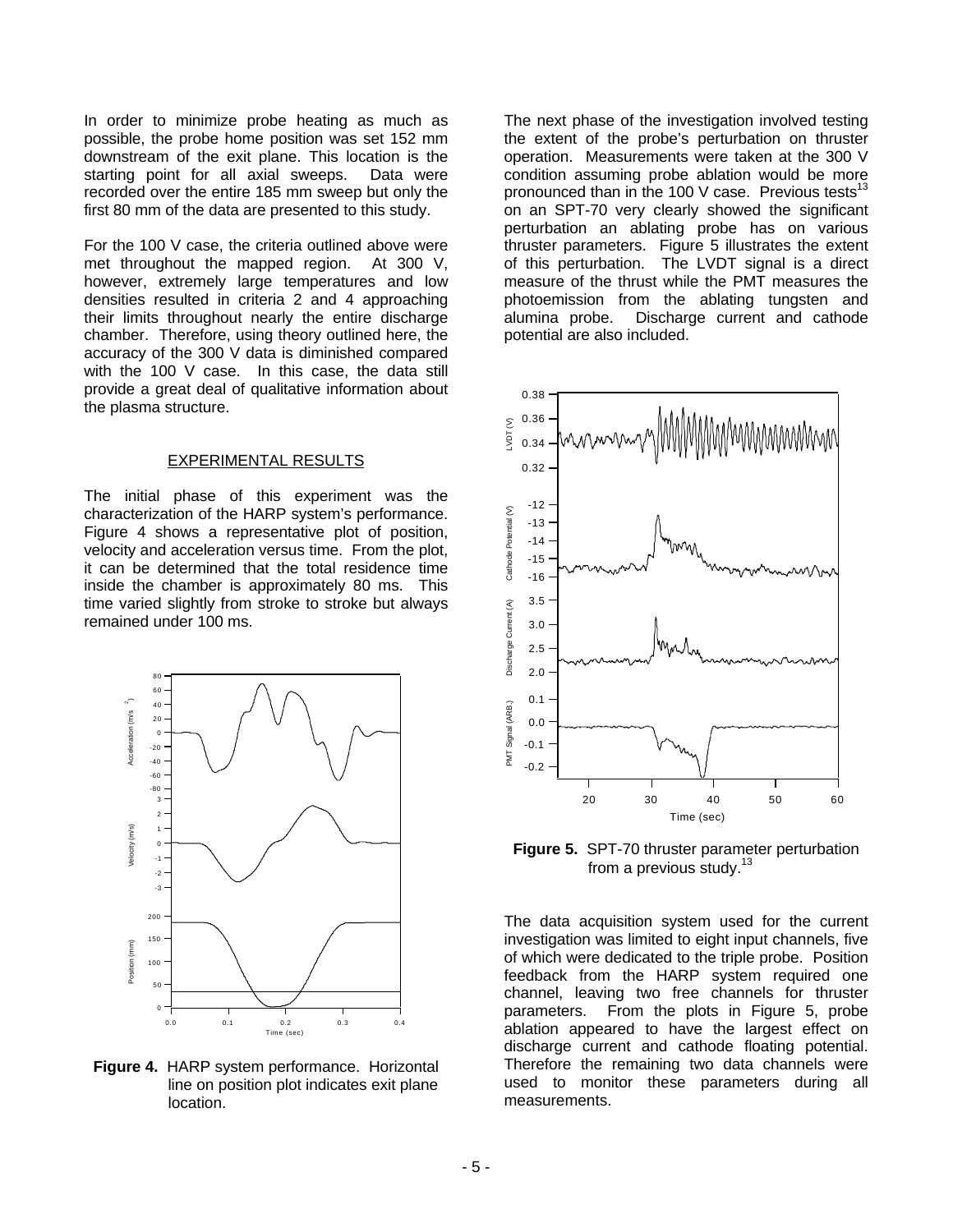Figure 6 is a sample raw data trace showing that discharge current and cathode potential remained completely unperturbed during the probe's sweep into and out of the discharge chamber. The data have not been corrected for the presence of voltage dividers in the circuit. The sample is taken at 300 V and 5.3 A and the same results were seen at 100 V and 5.3 A. The location of the exit plane is indicated by the vertical lines showing the portion of the trace corresponding to the probe being inside the thruster. Discharge current and cathode potential profiles were monitored for each data set and showed no perturbation during the entire experiment. Further, inspection of the probe after the tests revealed no obvious signs of material ablation.



**Figure 6.** Discharge current and cathode potential profiles during probe sweep. The vertical lines indicate the exit plane location.

Figure 7 shows axial profiles of the plasma parameters at a radial position  $R = 14.0$  mm from the inner chamber wall for the 300 V, 5.3 A case. Discharge chamber centerline is located at  $R = 12.7$ mm. The zero axial position is 5.1 mm downstream of the anode and the exit plane is located at axial position  $A = 33$  mm. The profiles are representative of data collected across the width of the discharge chamber.

Figures 8-12 are contour plots showing the Debye ratio  $(r_p/\lambda_d)$ , electron temperature, number density, floating potential, and plasma potential at a thruster operating condition of 300 V and 5.3 A. The Debye ratio contours indicate the extent to which the thin sheath assumption is met in the discharge chamber.

The plots cover the entire region inside the discharge chamber and extend 47 mm downstream of the exit plane. Note the "finger"-shaped region of high potential and temperature at the anode, near the inner wall.





Figures 13-17 show the Debye ratio, electron temperature, number density, floating potential, and plasma potential for an operating condition of 100 V, 5.3 A. This condition occurs at the knee of the current-voltage characteristic and corresponds to low thruster efficiency. It also provided a less hostile environment in which to verify the operation of the triple probe and gives a point of comparison for the 300 V, 5.3 A case.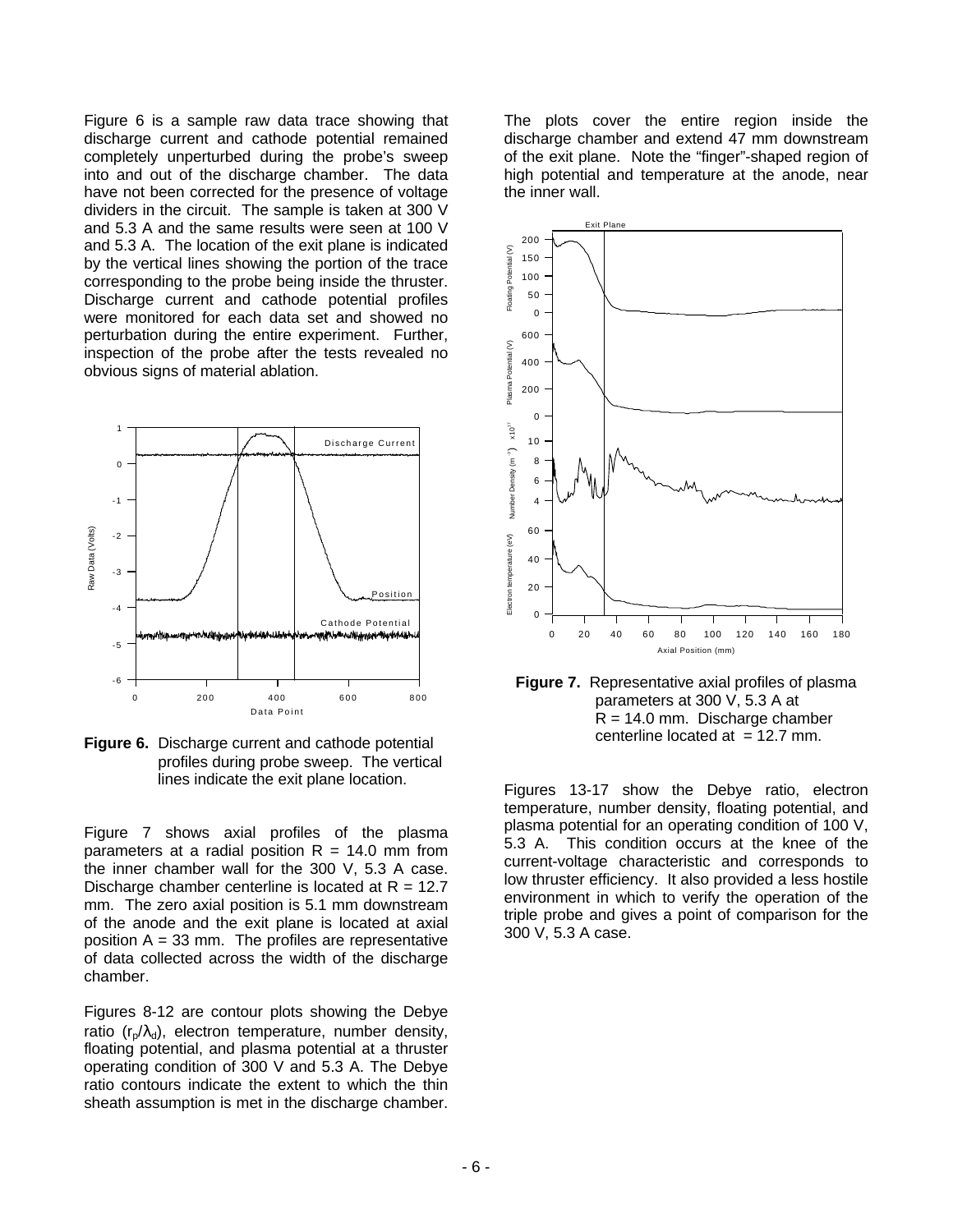

**Figure 8.** Debye ratio contours at 300 V, 5.3 A. Min. = 0.9 at (1.0,1.3).



Figure 9. Electron Temperature (eV) contours at 300 V, 5.3 A. Max. = 115 eV at (0.8, 6.4).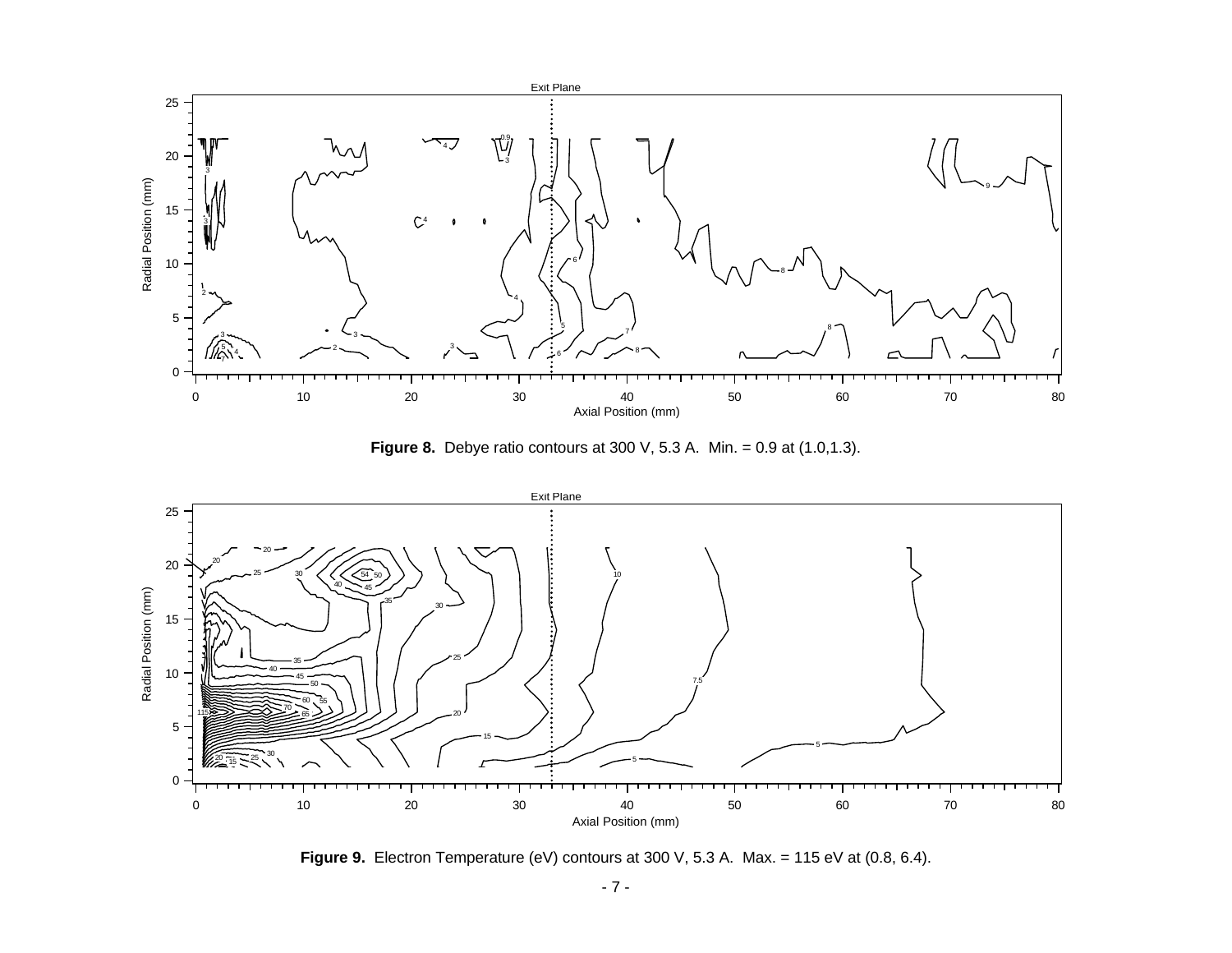

**Figure 10.** Number density (10<sup>17</sup> m<sup>-3</sup>) contours at 300 V, 5.3 A. Max. =  $9x10^{17}$  m<sup>-3</sup>.



**Figure 11.** Floating potential (V) contours at 300 V, 5.3 A. Max. = 204 V at (1.8, 14.0).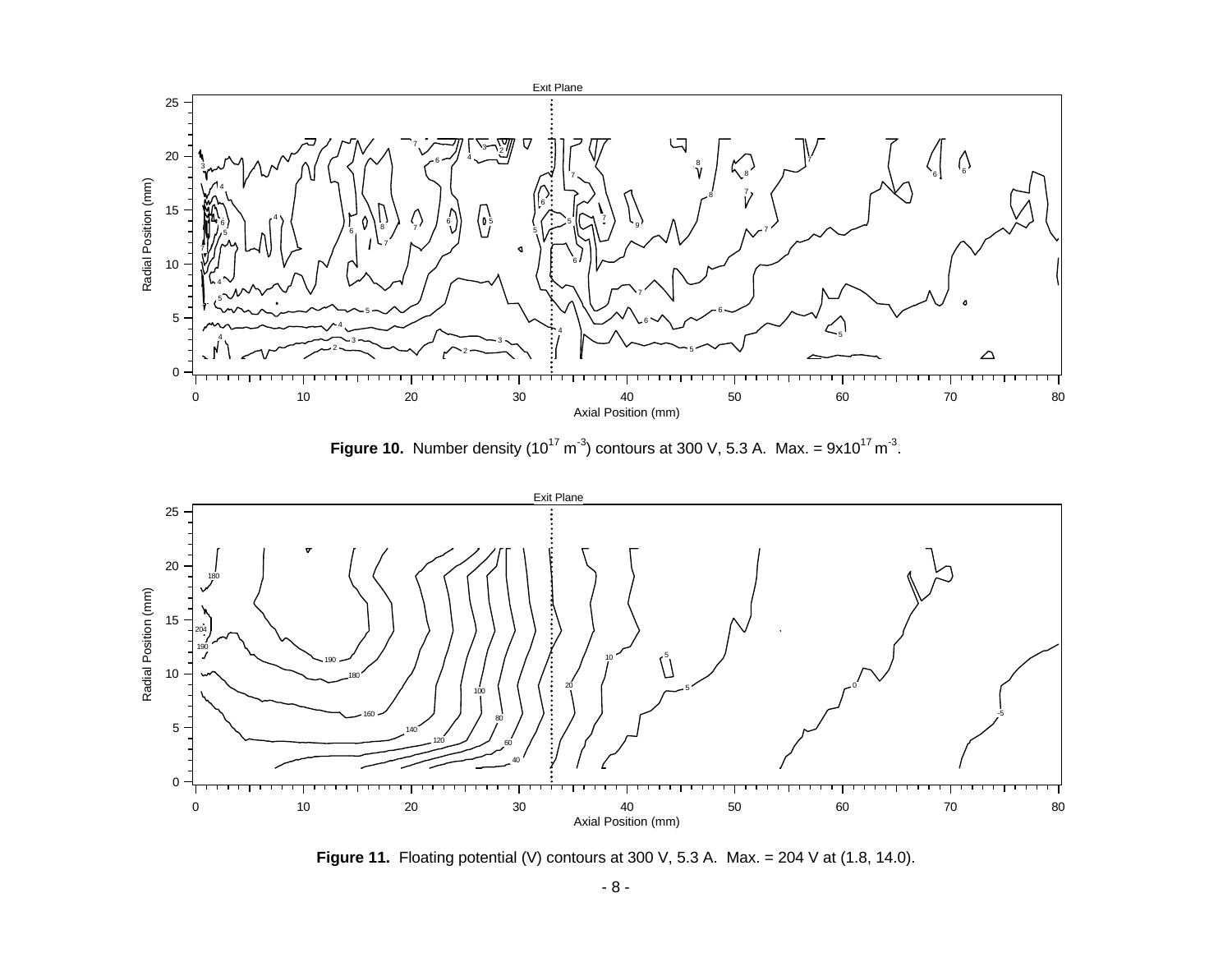

**Figure 12.** Plasma potential (V) contours at 300 V, 5.3 A. Max. = 856 V at (0.8, 6.4).



**Figure 13.** Debye ratio at 100 V, 5.3 A. Min. = 2.2 at (1.0,1.3).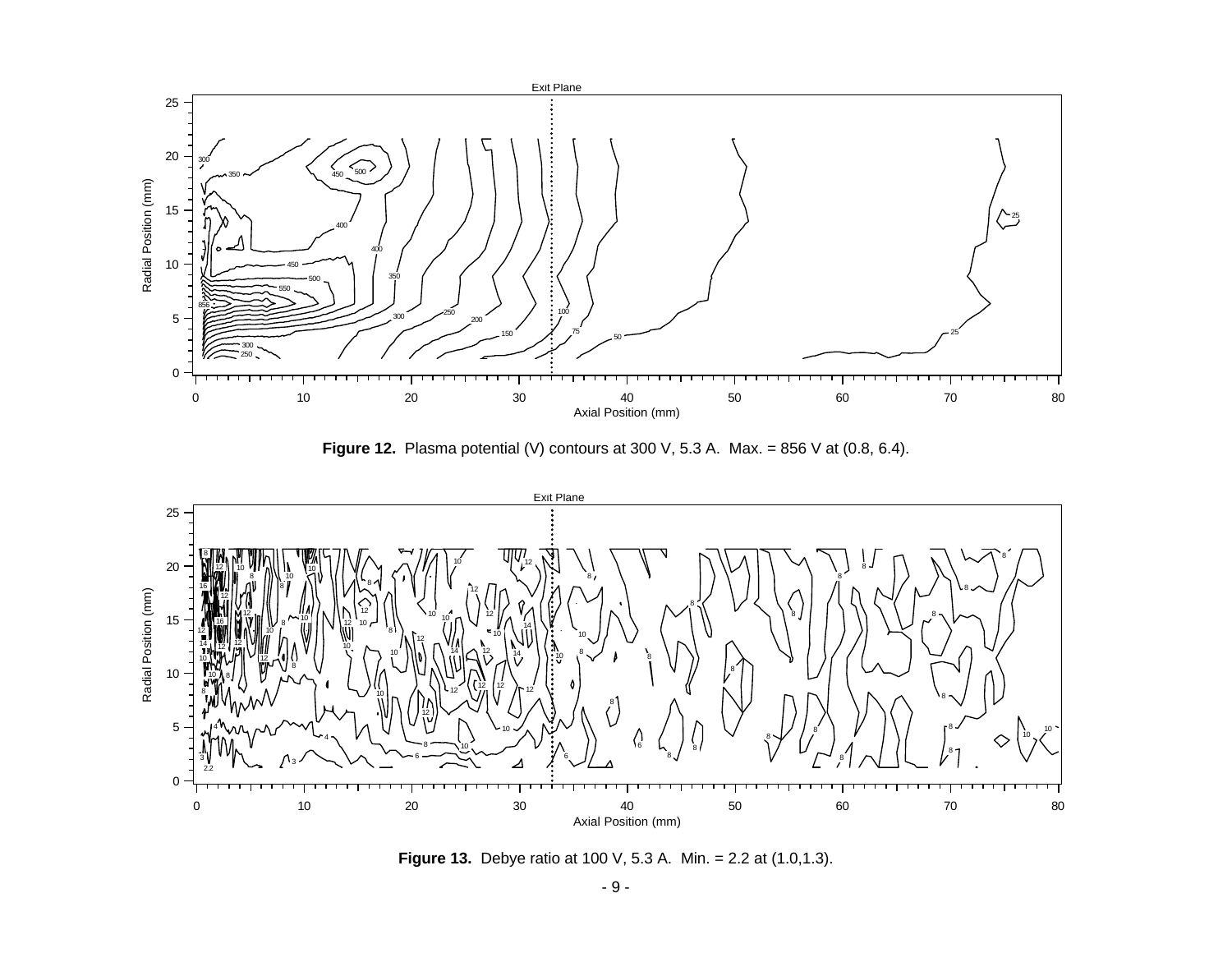

Figure 14. Electron temperature (eV) contours at 100 V, 5.3 A. Max. = 8.6 eV at (3.3, 3.8).



**Figure 15.** Number density  $(10^{17} \text{ m}^3)$  contours at 100 V, 5.3 A. Max. =  $32 \times 10^{17} \text{ m}^3$  at  $(0.7, 14.0)$ .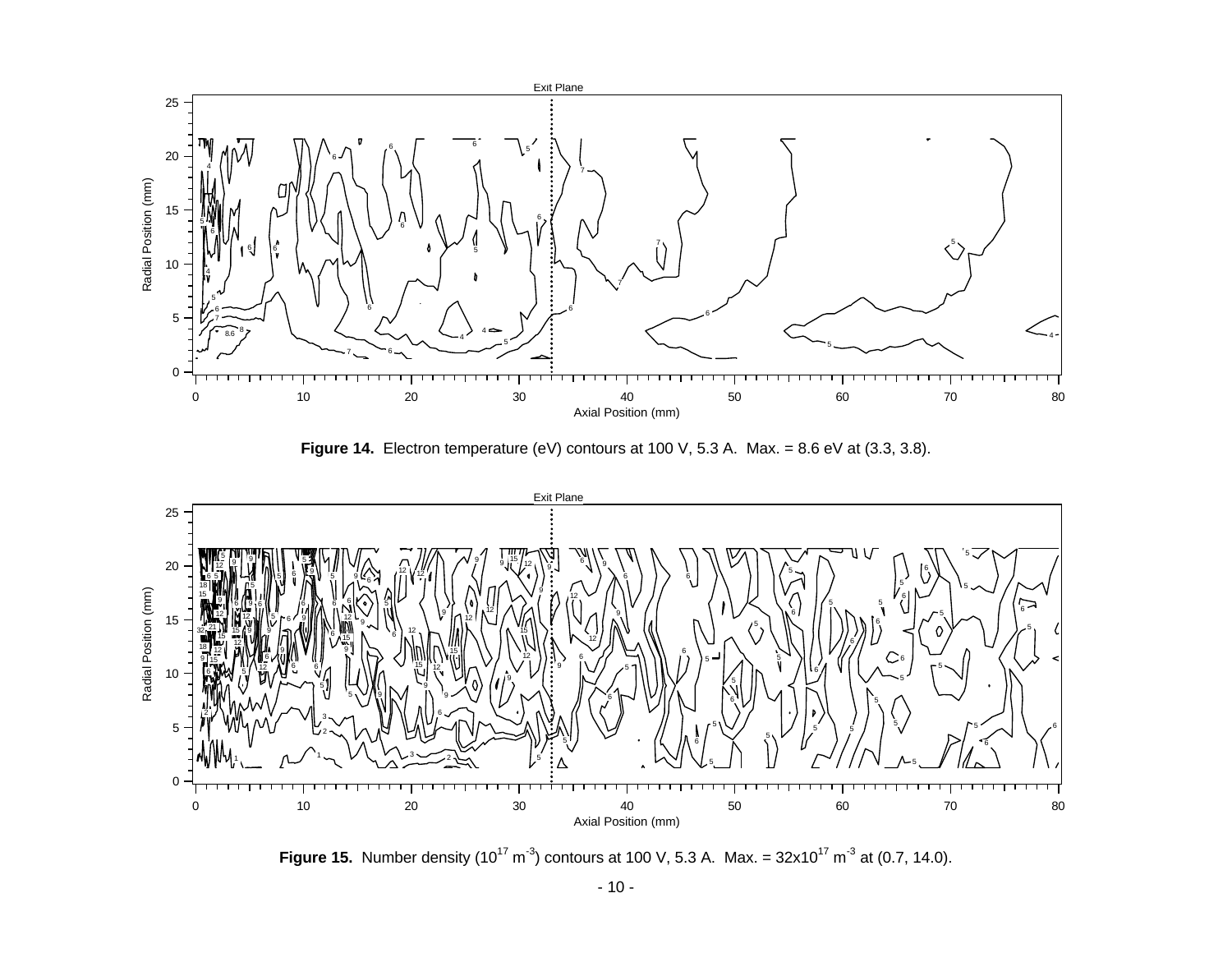

**Figure 16.** Floating potential (V) contours at 100 V, 5.3 A. Max. = 56 at (0.5, 14.0).



**Figure 17.** Plasma potential (V) contours at 100 V, 5.3 A. Max. = 98 V at (2.2, 3.8).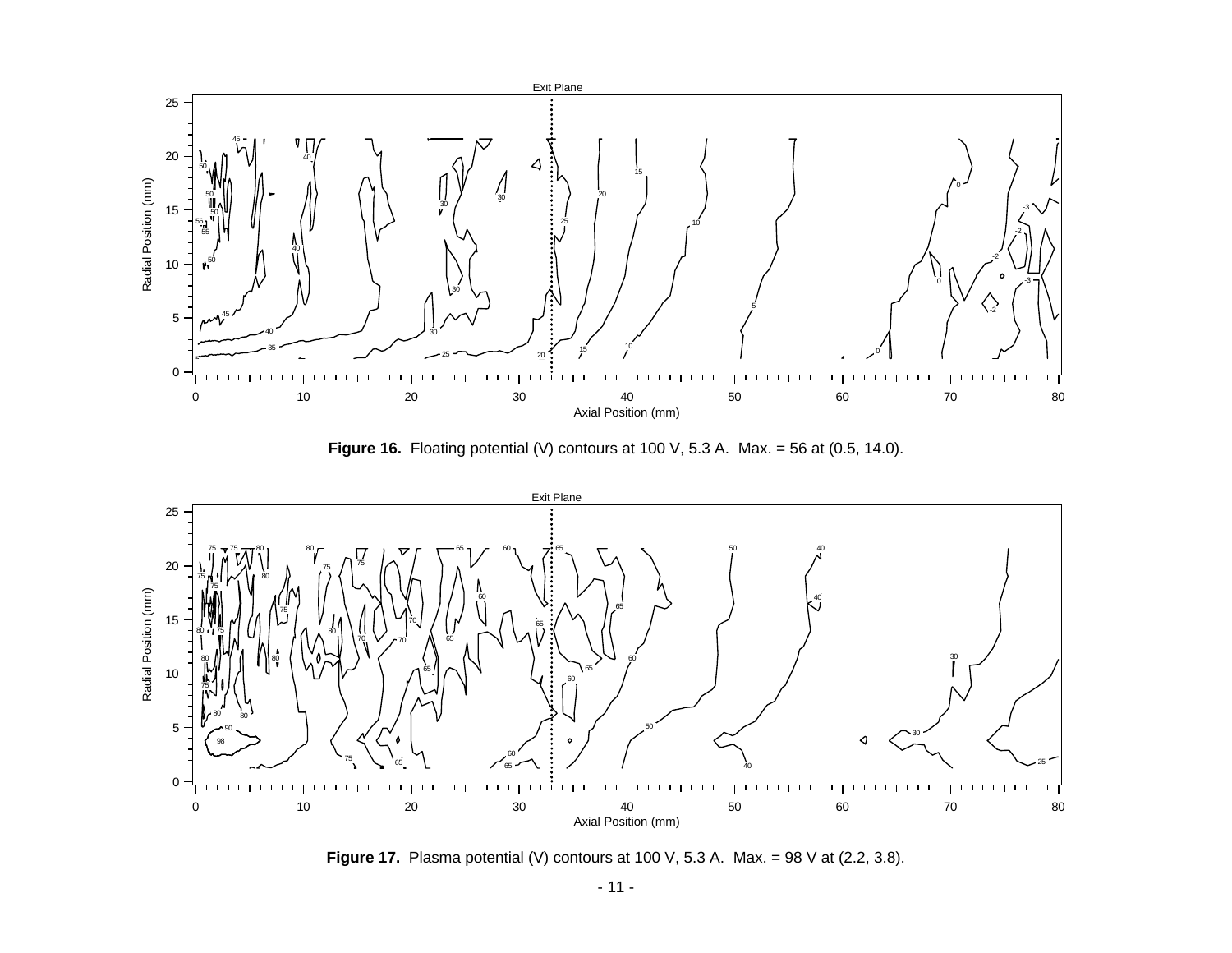### **DISCUSSION**

The results of this investigation have demonstrated the feasibility of making measurements inside the discharge chamber of a Hall thruster using a high-<br>speed reciprocating probe. The HARP system speed reciprocating probe. confirms that if probe residence times inside the discharge chamber are minimized, the plasma may be interrogated without ablating significant probe material and perturbing thruster operation. material and perturbing thruster operation. Perturbation effects have been documented in the case of near-field measurements of a D-55  $\textsf{TAL}^1$  and an SPT-70. $13$  However, measurements of this type made by a number of other researchers make no<br>mention of thruster perturbation.<sup>8,15,17</sup> Figure 5 mention of thruster perturbation.<sup>8,15,17</sup> illustrates results from a previous investigation<sup>13</sup> showing the extent of perturbations that can occur. This investigation<sup>13</sup> provided ablation time estimates, giving a starting point for the design of a high-speed probe system to avoid these effects. Figure 4 shows the performance of this system and its ability to insert and remove the triple probe on time scales at or below 100 ms. Figure 6 shows a representative trace verifying that there are no significant thruster perturbations occurring during data collection.

Figure 9 shows the electron temperature contours for the 300 V case. The peak temperature observed is 115 eV and occurs 0.8 mm from the anode, 6.4 mm from the inner wall. Previous studies have reported maximum electron temperatures in the 20-  $30 \text{ eV range}^{8,22,23,24}$ , a factor of 4-5 less than the maximum temperature observed in this study. However, this is not unexpected. Recall that for large residence times, significant material ablation has been observed. This ablated material cools the surrounding plasma resulting in artificially low electron temperature values. By keeping the residence time below 100 ms, this effect is mitigated and measured electron temperatures are correspondingly higher. The presence of higher energy electrons has been predicted theoretically.<sup>23</sup> Significant populations of higher energy electrons have also been measured experimentally $^8$  in the tail of the electron energy distribution function. Note that the highest temperatures occur away from the discharge chamber walls where secondary electrons and heat transfer cool the plasma. Temperatures also tend to be highest near the anode, which, unlike the ceramic chamber walls, does not moderate the temperature through low-energy secondary electron emission. These high temperatures lead to extremely large plasma potentials, as seen in Figure 12.

Figure 10 shows the number density contours in the mapped area. Of particular interest is the presence of two regions of high density along the centerline at 17 mm and 40 mm. Local maximums in density correspond to large ionization rates and can be expected to occur where electron temperatures are large. The local density maximum at 17 mm corresponds closely to a region of high electron temperature (54 eV), decreasing as the newly formed ions are accelerated downstream. Using similar logic, a large density of ions would be expected in the region of high temperatures near the anode but this does not agree with the measured values. This may be due to the lack of electron confinement in this region of weak magnetic fields. The second density peak occurs approximately 15 mm downstream. This agrees with data from nearfield measurements of the SPT-100<sup>19</sup> where the density peak was attributed to the presence of the cathode. In general, the number density peaks radially near centerline, decreasing toward both the inner and outer walls. Axially, number density has a main peak 8-10 mm downstream of the exit plane implying this is a region of ionization. Measurements by Bishaev $24$  show similar trends, however, they indicate the peak density occurs slightly upstream of the exit plane and no secondary peak inside the channel exists. Guerrini<sup>8</sup> provide centerline data that show a large increase in number density downstream of the exit plane, agreeing with results in Figure 10.

In Figure 12, the plasma potential exhibits a complex structure, the most striking aspect being the "finger"-shaped region extending out from the anode, off centerline, near the inner wall. The peak potential of 856 V, which is nearly three times the discharge voltage, is reached in this area. Such a large value is believed to be an artifact of the triple probe theory used here. However, the possibility of potential values exceeding the discharge voltage has not been ruled out due to the presence of ion backflow to the anode observed in other work.<sup>15,24</sup> Ion backflow is also implied in the current results where, in regions closer to the outer wall, the potential drop is towards the anode. Morozov $15$ showed a potential structure which was very similar to the current results but differed in that it was much more uniform across the width of the discharge chamber. Near centerline, the plasma potential remains constant to within ~10% in the axial direction then begins to decrease approximately 20 mm downstream of the anode. This type of potential drop has been reported previously for centerline data<sup>8</sup> and for the width of the discharge chamber.<sup>15,24</sup> Finally, the finger structure implies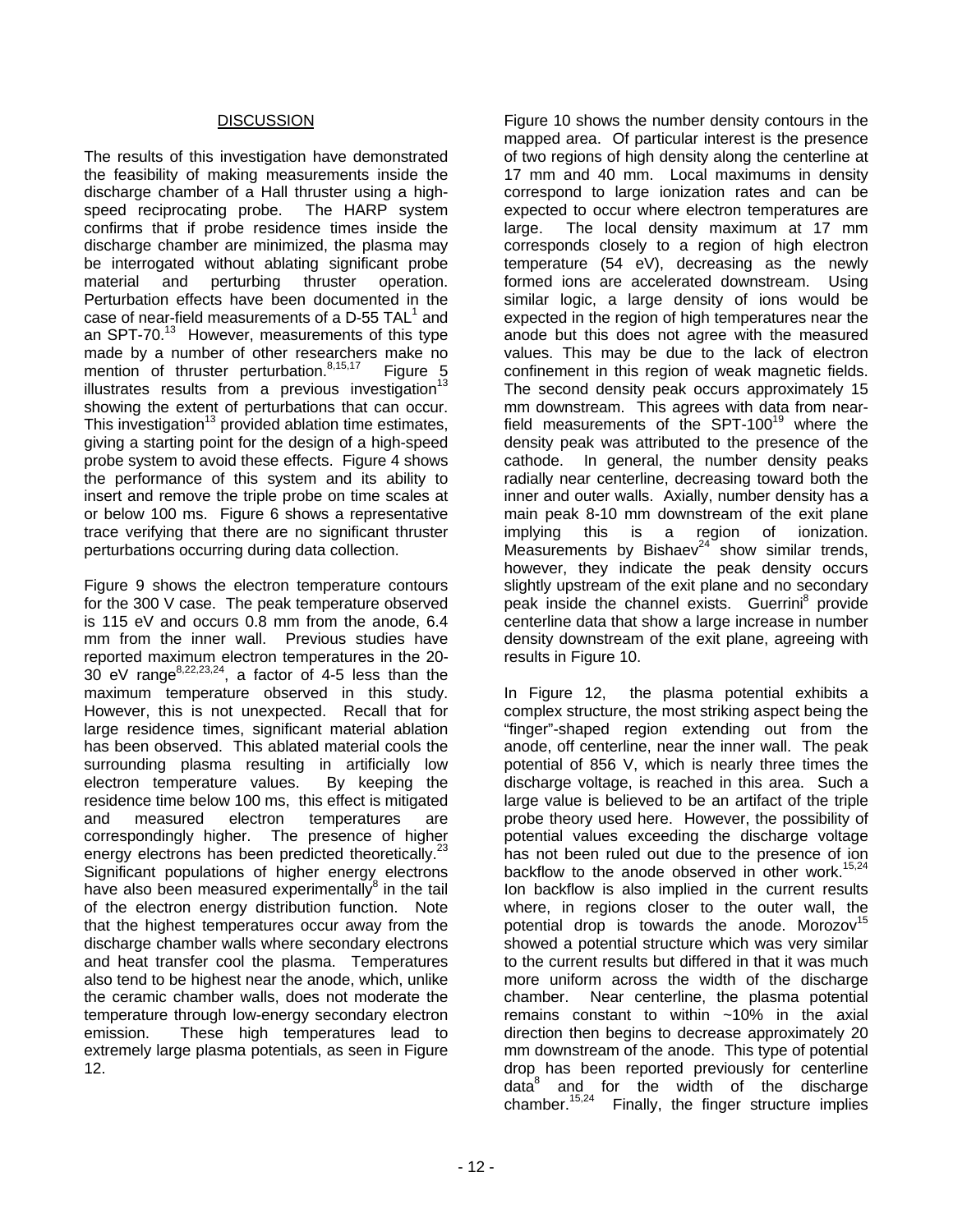that ions will be accelerated to both the inner and outer walls of the channel.

Another interesting aspect of the plasma potential data is the indication that the ions experience approximately 100 V of accelerating potential outside the thruster. Laser Induced Fluorescence (LIF) measurements<sup>16</sup> 100 mm downstream of the exit plane indicate ions from this thruster, operating at 300 V, see a most probable accelerating potential of approximately 200 V. The same LIF measurements show an ion velocity at the exit plane equivalent to 100 V. The difference, 200 - 100 = 100 V, is in very good agreement with the 100 V of accelerating potential seen in these experiments. This type of acceleration region, extending well beyond the exit plane, is not unique<sup>17</sup>, although Hall thrusters with ceramic discharge chambers (as opposed to a TAL) are generally considered to have an acceleration zone upstream of the exit plane.<sup>15,18,24</sup>

Figure 12 also shows the focusing effect on the ions outside the channel, which agrees with a number of observed thruster phenomena. Focusing ions along the axis of the thruster forms the dense beam in the center of the plume. Probe measurements show the presence of a low-density core on centerline near the exit plane<sup> $1,18,19$ </sup>, which shrinks and eventually disappears further downstream. Ion energy analyzer measurements by Gulczinski<sup>20</sup> on the same thruster indicate the presence of high-energy ions directed at high angles (~90º) off thruster centerline. Gulczinski attributes this to ions being accelerated inward at high angles downstream of the exit plane, crossing the thruster axis and appearing as highly divergent ions on the opposite side.

Data collected at the 100 V and 5.3 A condition provided a relatively benign plasma in which to verify operation of the triple probe and the applicability of the specified probe theory. The 100 V case also provided a point of comparison for the 300 V operating condition. The 100 V case was chosen because it is at the current-voltage "knee", a region characterized by poor performance. This can be seen in the plasma contour plots in Figures 14-17 which show very little coherent structure. Electron temperature and number density are both fairly uniform throughout the channel with no pronounced decreases in density, which would be associated with an acceleration region. The presence of larger densities than in the 300 V case is a direct consequence of ions not being accelerated out of the channel. The plasma potential shows the same lack of coherent structure and hence no pronounced

region of ion acceleration. These results are consistent with the poor performance observed at 100 V.

### FUTURE WORK

Large temperatures (115 eV) and low densities  $(6x10^{16})$  resulted in the thin sheath criteria approaching their limits throughout nearly the entire discharge chamber at 300 V. Future work will address this issue through a combination of new probe designs and development of probe theory more applicable to the region inside the discharge chamber. This will include better estimates of the effective current collection areas of the individual electrodes as well as improved models of the ion current density. Floating emissive probes will also be used to verify the triple probe results.

Future work will also include an extension of the mapping area. As is evident, significant acceleration occurs outside the channel, both axially and radially. To fully analyze and understand the ionization and acceleration mechanisms, the near-field region outside of the channel must be included. Also, probe orientation will be varied to measure the Hall current.

Finally, both high voltage and high current operating modes will be mapped out, providing information on the evolution of the plasma as operating conditions vary.

## ACKNOWLEDGMENTS

The authors would like to thank their fellow students at the Plasmadynamics and Electric Propulsion Laboratory, Dr. Mitat Birkan of the Air Force Office of Scientific Research for his continued research support, and Sergei Khartov of MAI for the use of the  $LaB<sub>6</sub>$  cathode.

### REFERENCES

- 1. Domonkos, M.T., et. al., "Very Near-Field Plume Investigation of the D55," AIAA 97-3062, July 1997.
- 2. Ohler, S., "Non-Intrusive Plasma Diagnostics for Electric Propulsion Research," AIAA 94-3297, June 1994.